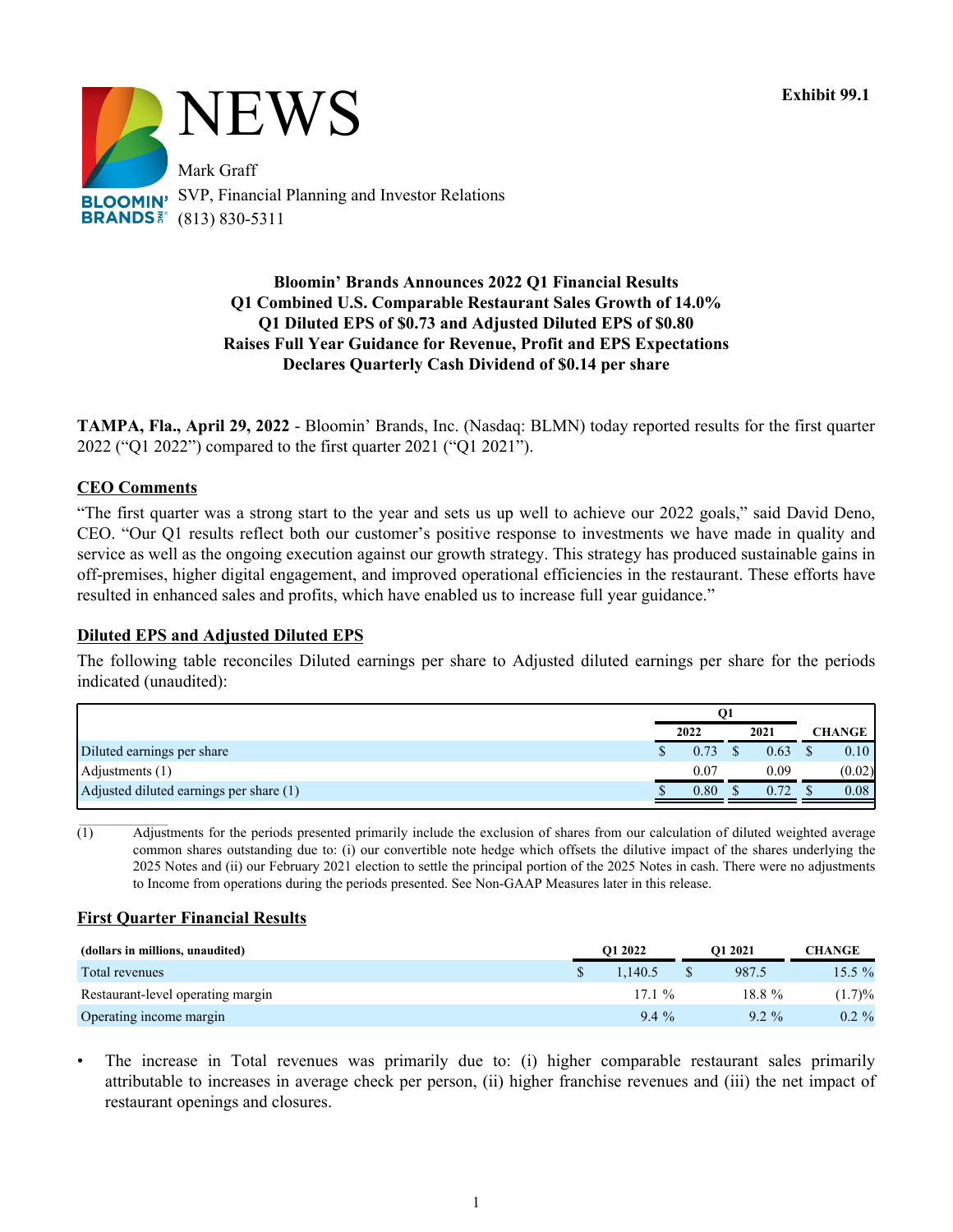- *•* Restaurant-level operating margin decreased primarily due to: (i) commodity and wage rate inflation, (ii) higher operating expenses including utilities and (iii) higher advertising expense. These decreases were partially offset by increases in average check per person and the net benefit of lapping the impact of COVID-19.
- *•* Operating income margin increased due to an increase in franchise revenues, partially offset by a decrease in restaurant-level operating margin as described above.

# **First Quarter Comparable Restaurant Sales**

|                                                              | <b>THIRTEEN WEEKS ENDED</b> |
|--------------------------------------------------------------|-----------------------------|
| Comparable restaurant sales (stores open 18 months or more): | <b>MARCH 27, 2022</b>       |
| U.S.                                                         |                             |
| <b>Outback Steakhouse</b>                                    | $9.2\%$                     |
| Carrabba's Italian Grill                                     | $11.5 \%$                   |
| Bonefish Grill                                               | $21.3\%$                    |
| Fleming's Prime Steakhouse & Wine Bar                        | 45.7 %                      |
| Combined U.S.                                                | 14.0 $%$                    |
| <b>International</b>                                         |                             |
| Outback Steakhouse - Brazil (1)                              | $35.9 \%$                   |

(1) Excludes the effect of fluctuations in foreign currency rates. Includes trading day impact from calendar period reporting.

# **Dividend Declaration and Share Repurchases**

On April 19, 2022, our Board of Directors declared a quarterly cash dividend of \$0.14 per share to be paid on May 25, 2022 to all stockholders of record as of the close of business on May 11, 2022.

On February 8, 2022, our Board of Directors approved a \$125 million share repurchase program. As of April 27, 2022, we repurchased 1.2 million shares for a total of \$26 million and had \$99 million remaining under this authorization. This authorization will expire on August 9, 2023.

### **Fiscal 2022 Financial Outlook**

The table below presents our updated expectations for selected 2022 financial reporting and operating results. Our outlook assumes no additional significant business interruptions related to COVID-19:

| <b>Financial Results:</b>               | <b>Prior Outlook</b> | <b>Current Outlook</b> |
|-----------------------------------------|----------------------|------------------------|
| Total revenues                          | \$4.30B to \$4.35B   | \$4.35B to \$4.40B     |
| EBITDA(1)                               | \$495M to \$515M     | \$505M to \$525M       |
| GAAP diluted earnings per share (2)     | \$2.13 to \$2.22     | \$2.23 to \$2.32       |
| Adjusted diluted earnings per share (3) | \$2.35 to \$2.45     | \$2.45 to \$2.55       |
| Effective income tax rate               | $16\%$ to $17\%$     | 16.5% to 17.5%         |

 $\mathcal{L}_\text{max}$ (1) See EBITDA outlook reconciliation later in this release.

(2) For GAAP purposes assumes weighted average diluted shares of approximately 104 million.

(3) Assumes weighted average adjusted diluted shares of approximately 95 million, which includes the benefit of the convertible note hedge entered into in May 2020.

We are reaffirming all other aspects of our full-year financial guidance as previously communicated in our February 18, 2022 earnings release.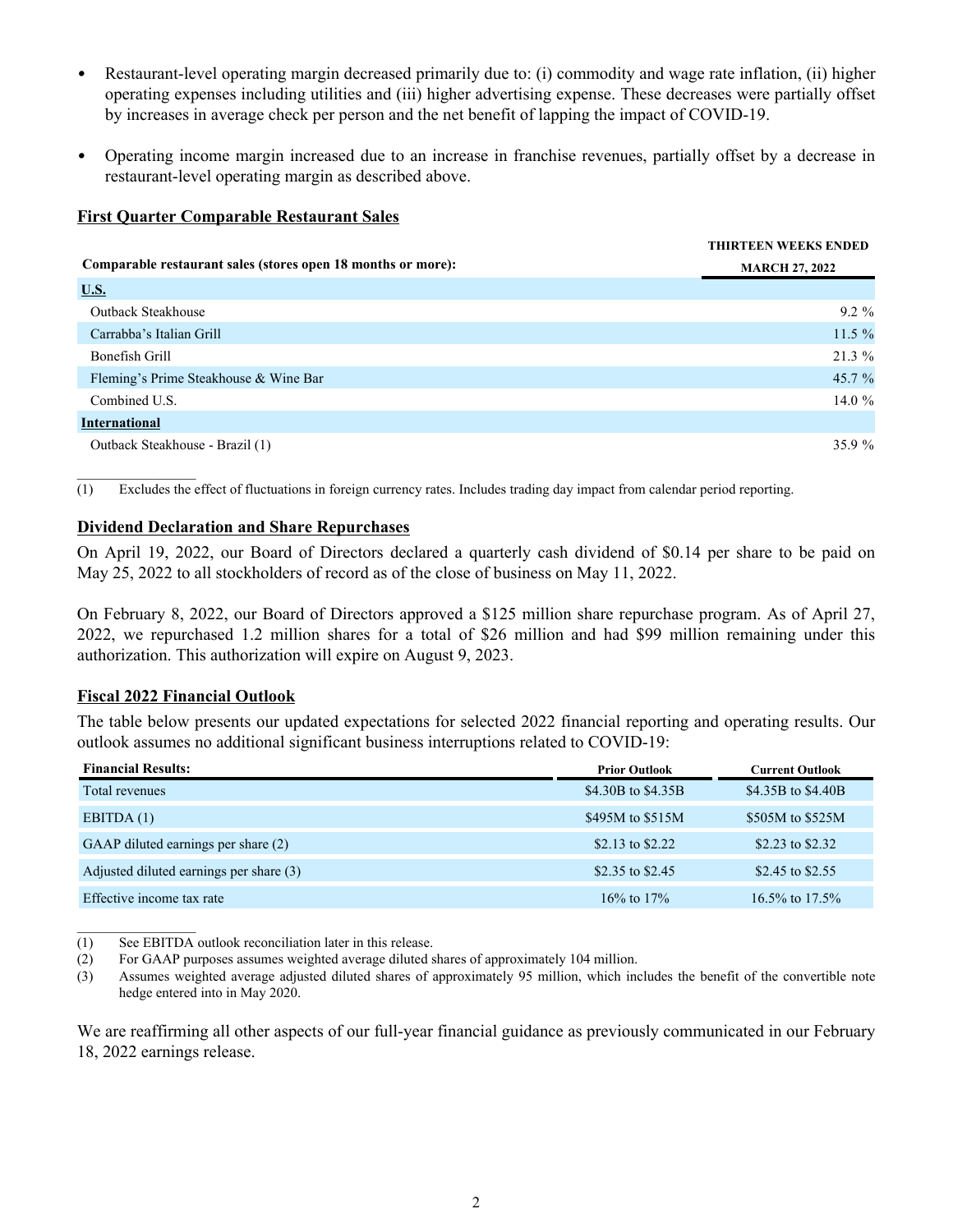# **Q2 2022 Financial Outlook**

The table below presents our expectations for selected fiscal Q2 2022 operating results. Our outlook assumes no additional business interruptions related to COVID-19:

| <b>Selected Financial Data:</b>         | O2 2022 Outlook     |
|-----------------------------------------|---------------------|
| Total revenues                          | $$1.1B$ to $$1.13B$ |
| GAAP diluted earnings per share (1)     | \$0.55 to \$0.59    |
| Adjusted diluted earnings per share (2) | \$0.60 to \$0.65    |

(1) For GAAP purposes assumes weighted average diluted shares of approximately 103 million.

(2) Assumes weighted average adjusted diluted shares of approximately 94 million, which includes the benefit of the convertible note hedge entered into in May 2020.

### **Conference Call**

The Company will host a conference call today, April 29, 2022 at 8:15 AM EDT. The conference call will be webcast live from the Company's website at http://www.bloominbrands.com under the Investors section. A replay of this webcast will be available on the Company's website after the call.

### **Non-GAAP Measures**

In addition to the results provided in accordance with GAAP, this press release and related tables include certain non-GAAP measures, which present operating results on an adjusted basis. These are supplemental measures of performance that are not required by or presented in accordance with GAAP and include the following: (i) Adjusted net income, (ii) Adjusted diluted earnings per share and (iii) Earnings before interest, taxes, depreciation and amortization ("EBITDA").

We believe that our use of non-GAAP financial measures permits investors to assess the operating performance of our business relative to our performance based on GAAP results and relative to other companies within the restaurant industry by isolating the effects of certain items that may vary from period to period without correlation to core operating performance or that vary widely among similar companies. However, our inclusion of these adjusted measures should not be construed as an indication that our future results will be unaffected by unusual or infrequent items or that the items for which we have made adjustments are unusual or infrequent or will not recur. We believe that the disclosure of these non-GAAP measures is useful to investors as they form part of the basis for how our management team and Board of Directors evaluate our operating performance, allocate resources and administer employee incentive plans.

These non-GAAP financial measures are not intended to replace GAAP financial measures, and they are not necessarily standardized or comparable to similarly titled measures used by other companies. We maintain internal guidelines with respect to the types of adjustments we include in our non-GAAP measures. These guidelines endeavor to differentiate between types of gains and expenses that are reflective of our core operations in a period, and those that may vary from period to period without correlation to our core performance in that period. However, implementation of these guidelines necessarily involves the application of judgment, and the treatment of any items not directly addressed by, or changes to, our guidelines will be considered by our disclosure committee. You should refer to the reconciliations of non-GAAP measures in tables six and nine included later in this release for descriptions of the actual adjustments made in the current period and the corresponding prior period.

#### **About Bloomin' Brands, Inc.**

Bloomin' Brands, Inc. is one of the largest casual dining restaurant companies in the world with a portfolio of leading, differentiated restaurant concepts. The Company has four founder-inspired brands: Outback Steakhouse, Carrabba's Italian Grill, Bonefish Grill and Fleming's Prime Steakhouse & Wine Bar. The Company operates more than 1,450 full-service restaurants and off-premises only kitchens in 47 states, Guam and 15 countries, some of which are franchise locations. For more information, please visit www.bloominbrands.com.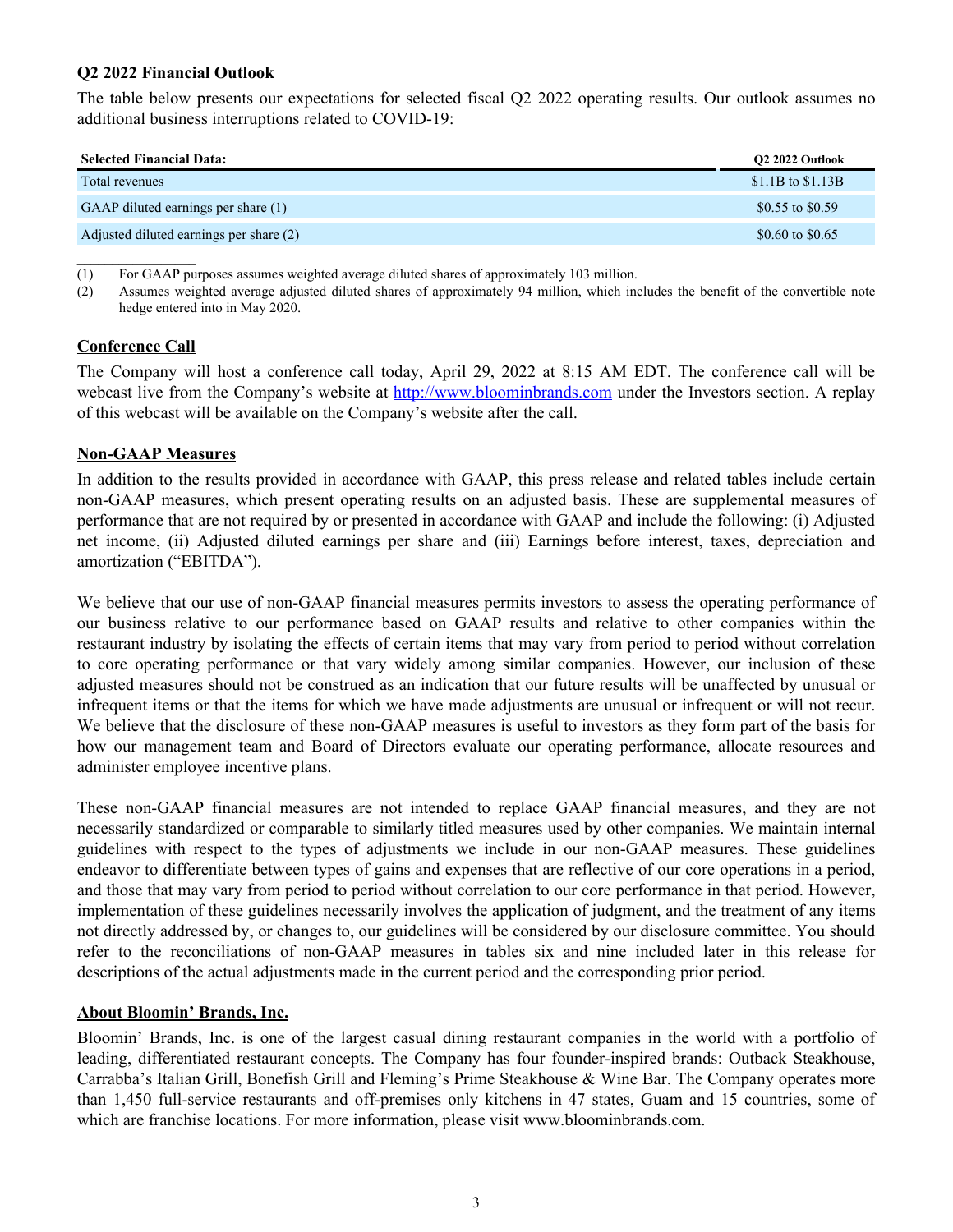## **Forward-Looking Statements**

Certain statements contained herein, including statements under the headings "CEO Comments", "Fiscal 2022 Financial Outlook" and "Q2 2022 Financial Outlook" are not based on historical fact and are "forward-looking statements" within the meaning of applicable securities laws. Generally, these statements can be identified by the use of words such as "guidance," "believes," "estimates," "anticipates," "expects," "on track," "feels," "forecasts," "seeks," "projects," "intends," "plans," "may," "will," "should," "could," "would" and similar expressions intended to identify forward-looking statements, although not all forward-looking statements contain these identifying words. These forward-looking statements include all matters that are not historical facts. By their nature, forward-looking statements involve risks and uncertainties that could cause actual results to differ materially from the Company's forward-looking statements. These risks and uncertainties include, but are not limited to: consumer reaction to public health and food safety issues; the effects of the COVID-19 pandemic and uncertainties about its depth and duration, as well as the impacts to economic conditions and consumer behavior, including, among others: the inability of workers, including delivery drivers, to work due to illness, quarantine, or government mandates, temporary restaurant closures and capacity restrictions due to reduced workforces or government mandates, the unemployment rate, the extent, availability and effectiveness of any COVID-19 stimulus packages or loan programs, the ability of our franchisees to operate their restaurants during the pandemic and pay royalties, and trends in consumer behavior and spending during and after the end of the pandemic; increases in labor costs and fluctuations in the availability of employees; increases in unemployment rates and taxes; price and availability of commodities; competition; local, regional, national and international economic conditions; our ability to preserve the value of and grow our brands; interruption or breach of our systems or loss of consumer or employee information; our dependence on a limited number of suppliers and distributors; legal conditions in international markets and their effects on foreign operations and foreign currency exchange rates; government actions and policies; the effects of changes in tax laws; changes in patterns of consumer traffic, consumer tastes and dietary habits; challenges associated with our remodeling, relocation and expansion plans; consumer confidence and spending patterns; political, social and the seasonality of the Company's business; weather, acts of God and other disasters; compliance with debt covenants and the Company's ability to make debt payments and planned investments; the cost and availability of credit; interest rate changes; and any impairments in the carrying value of goodwill and other assets. Further information on potential factors that could affect the financial results of the Company and its forward-looking statements is included in its most recent Form 10-K and subsequent filings with the Securities and Exchange Commission. The Company assumes no obligation to update any forward-looking statement, except as may be required by law. These forward-looking statements speak only as of the date of this release. All forward-looking statements are qualified in their entirety by this cautionary statement.

*Note: Numerical figures included in this release have been subject to rounding adjustments.*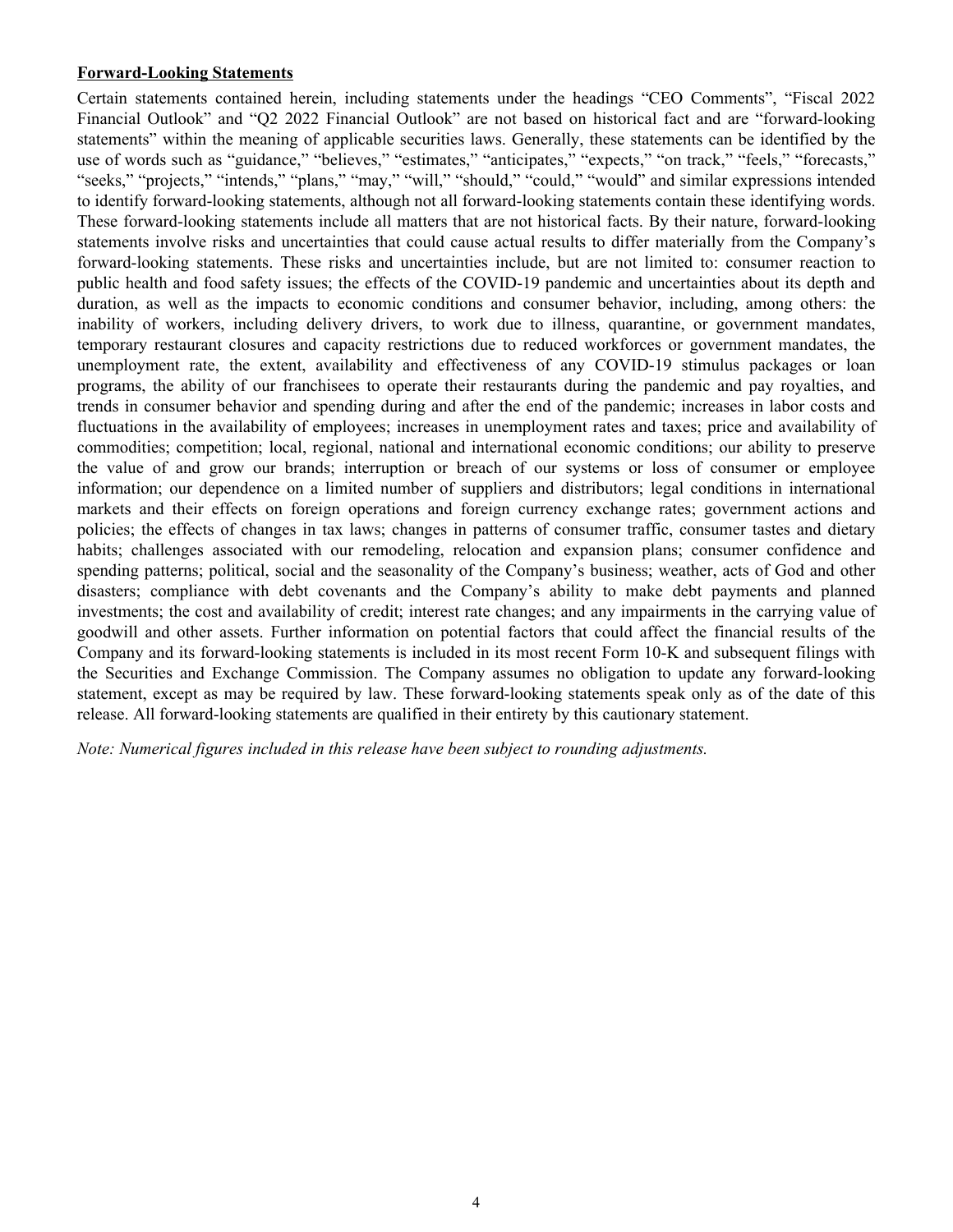# **TABLE ONE BLOOMIN' BRANDS, INC. CONSOLIDATED STATEMENTS OF OPERATIONS (UNAUDITED)**

|                                                                              | <b>THIRTEEN WEEKS ENDED</b> |                       |    |                       |
|------------------------------------------------------------------------------|-----------------------------|-----------------------|----|-----------------------|
| (in thousands, except per share data)                                        |                             | <b>MARCH 27, 2022</b> |    | <b>MARCH 28, 2021</b> |
| Revenues                                                                     |                             |                       |    |                       |
| <b>Restaurant sales</b>                                                      | \$                          | 1,123,575             | \$ | 979,451               |
| Franchise and other revenues                                                 |                             | 16,960                |    | 8,022                 |
| Total revenues                                                               |                             | 1,140,535             |    | 987,473               |
| Costs and expenses                                                           |                             |                       |    |                       |
| Food and beverage costs                                                      |                             | 359,370               |    | 291,870               |
| Labor and other related                                                      |                             | 312,511               |    | 274,638               |
| Other restaurant operating                                                   |                             | 259,110               |    | 229,293               |
| Depreciation and amortization                                                |                             | 41,775                |    | 41,226                |
| General and administrative                                                   |                             | 58,674                |    | 57,248                |
| Provision for impaired assets and restaurant closings                        |                             | 1,839                 |    | 2,200                 |
| Total costs and expenses                                                     |                             | 1,033,279             |    | 896,475               |
| Income from operations                                                       |                             | 107,256               |    | 90,998                |
| Other income, net                                                            |                             |                       |    | 21                    |
| Interest expense, net                                                        |                             | (13, 633)             |    | (14, 628)             |
| Income before provision for income taxes                                     |                             | 93,623                |    | 76,391                |
| Provision for income taxes                                                   |                             | 15,929                |    | 6,593                 |
| Net income                                                                   |                             | 77,694                |    | 69,798                |
| Less: net income attributable to noncontrolling interests                    |                             | 2,183                 |    | 936                   |
| Net income attributable to Bloomin' Brands                                   |                             | 75,511                |    | 68,862                |
| Convertible senior notes if-converted method interest adjustment, net of tax |                             |                       |    | 1,381                 |
| Diluted net income attributable to Bloomin' Brands                           |                             | 75,511                | \$ | 70,243                |
|                                                                              |                             |                       |    |                       |
| Earnings per share:                                                          |                             |                       |    |                       |
| <b>Basic</b>                                                                 |                             | 0.85                  |    | 0.78                  |
| Diluted                                                                      | \$                          | 0.73                  | \$ | 0.63                  |
|                                                                              |                             |                       |    |                       |
| Weighted average common shares outstanding:                                  |                             |                       |    |                       |
| <b>Basic</b>                                                                 |                             | 89,355                |    | 88,367                |
| Diluted                                                                      |                             | 103,454               |    | 110,641               |
|                                                                              |                             |                       |    |                       |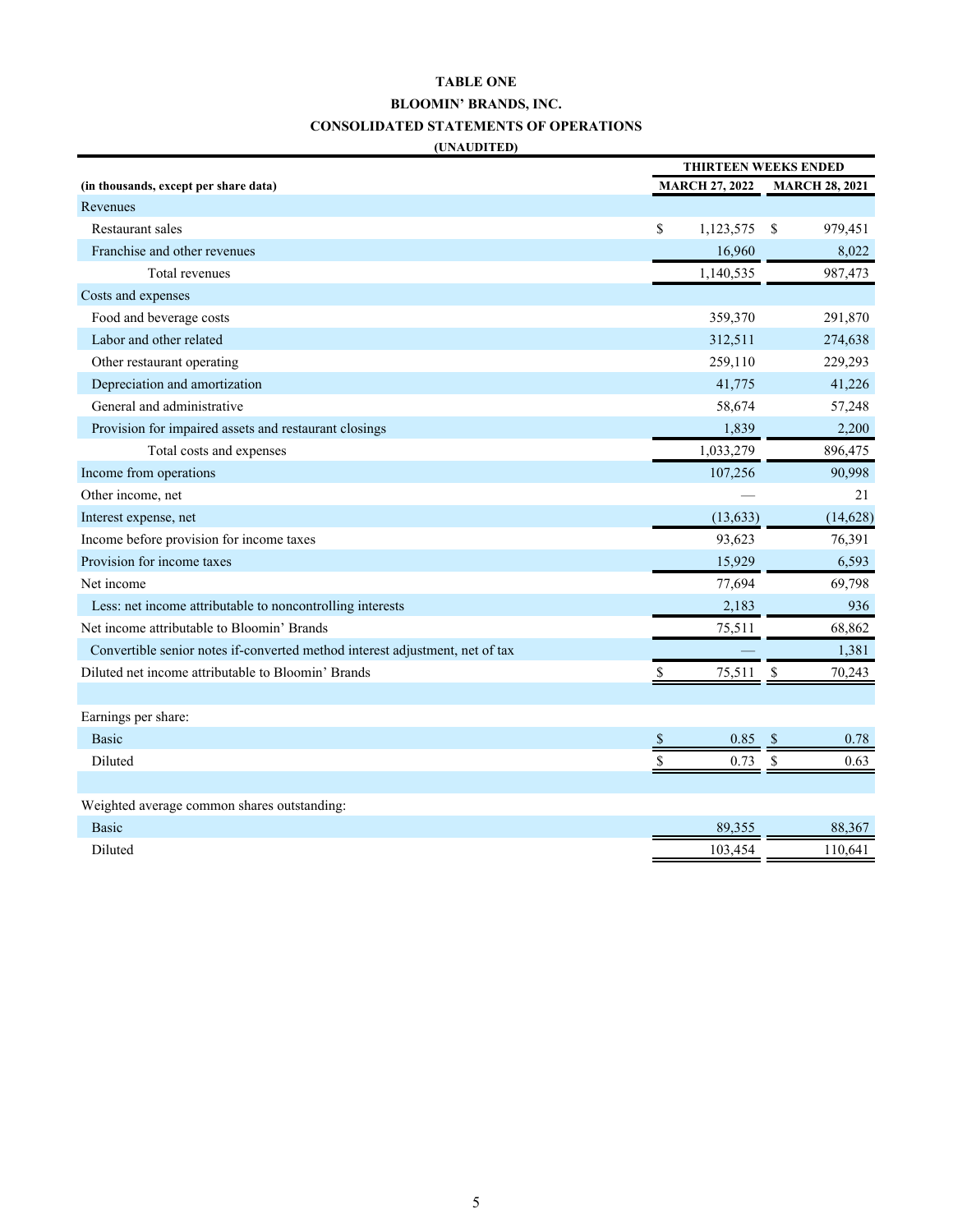### **TABLE TWO BLOOMIN' BRANDS, INC. SEGMENT RESULTS (UNAUDITED)**

| (dollars in thousands)                                                                            | <b>THIRTEEN WEEKS ENDED</b> |                       |    |                       |
|---------------------------------------------------------------------------------------------------|-----------------------------|-----------------------|----|-----------------------|
| <b>U.S. Segment</b>                                                                               |                             | <b>MARCH 27, 2022</b> |    | <b>MARCH 28, 2021</b> |
| Revenues                                                                                          |                             |                       |    |                       |
| <b>Restaurant sales</b>                                                                           | \$                          | 1,023,635             | \$ | 900,059               |
| Franchise and other revenues                                                                      |                             | 12,772                |    | 4,859                 |
| Total revenues                                                                                    | \$                          | 1,036,407             | \$ | 904,918               |
| Restaurant-level operating margin                                                                 |                             | 17.4%                 |    | 19.2 %                |
| Income from operations                                                                            | \$                          | 132,226               | \$ | 121,735               |
| Operating income margin                                                                           |                             | $12.8 \%$             |    | 13.5 %                |
| <b>International Segment</b>                                                                      |                             |                       |    |                       |
| Revenues                                                                                          |                             |                       |    |                       |
| Restaurant sales                                                                                  | \$                          | 99,940                | \$ | 79,392                |
| Franchise and other revenues                                                                      |                             | 4,188                 |    | 3,163                 |
| Total revenues                                                                                    | \$.                         | 104,128               | \$ | 82,555                |
| Restaurant-level operating margin                                                                 |                             | 16.9%                 |    | 14.4 %                |
| Income from operations                                                                            | \$                          | 8,884                 | \$ | 3,537                 |
| Operating income margin                                                                           |                             | $8.5\%$               |    | 4.3 $%$               |
| Reconciliation of Segment Income from Operations to Consolidated Income from<br><b>Operations</b> |                             |                       |    |                       |
| Segment income from operations                                                                    |                             |                       |    |                       |
| U.S.                                                                                              | \$                          | 132,226               | \$ | 121,735               |
| International                                                                                     |                             | 8,884                 |    | 3,537                 |
| Total segment income from operations                                                              |                             | 141,110               |    | 125,272               |
| Unallocated corporate operating expense                                                           |                             | (33, 854)             |    | (34,274)              |
| Total income from operations                                                                      |                             | 107,256               | \$ | 90,998                |

#### **TABLE THREE BLOOMIN' BRANDS, INC. SUPPLEMENTAL BALANCE SHEET INFORMATION**

|                                   | <b>MARCH 27, 2022</b> |                |    | <b>DECEMBER 26, 2021</b> |
|-----------------------------------|-----------------------|----------------|----|--------------------------|
| (dollars in thousands)            | (UNAUDITED)           |                |    |                          |
| Cash and cash equivalents         | S                     | 97,795 \$      |    | 87,585                   |
| Net working capital (deficit) (1) |                       | $(664,361)$ \$ |    | (631, 833)               |
| Total assets                      | \$                    | 3,203,356 \$   |    | 3,294,271                |
| Total debt, net                   |                       | 722.245        | -S | 793,065                  |
| Total stockholders' equity        |                       | 293,257        |    | 222,850                  |

 $\overline{(1)}$  We have, and in the future may continue to have, negative working capital balances (as is common for many restaurant companies). We operate successfully with negative working capital because cash collected on Restaurant sales is typically received before payment is due on our current liabilities, and our inventory turnover rates require relatively low investment in inventories. Additionally, ongoing cash flows from restaurant operations and gift card sales are typically used to service debt obligations and to make capital expenditures.

 $\mathcal{L}_\text{max}$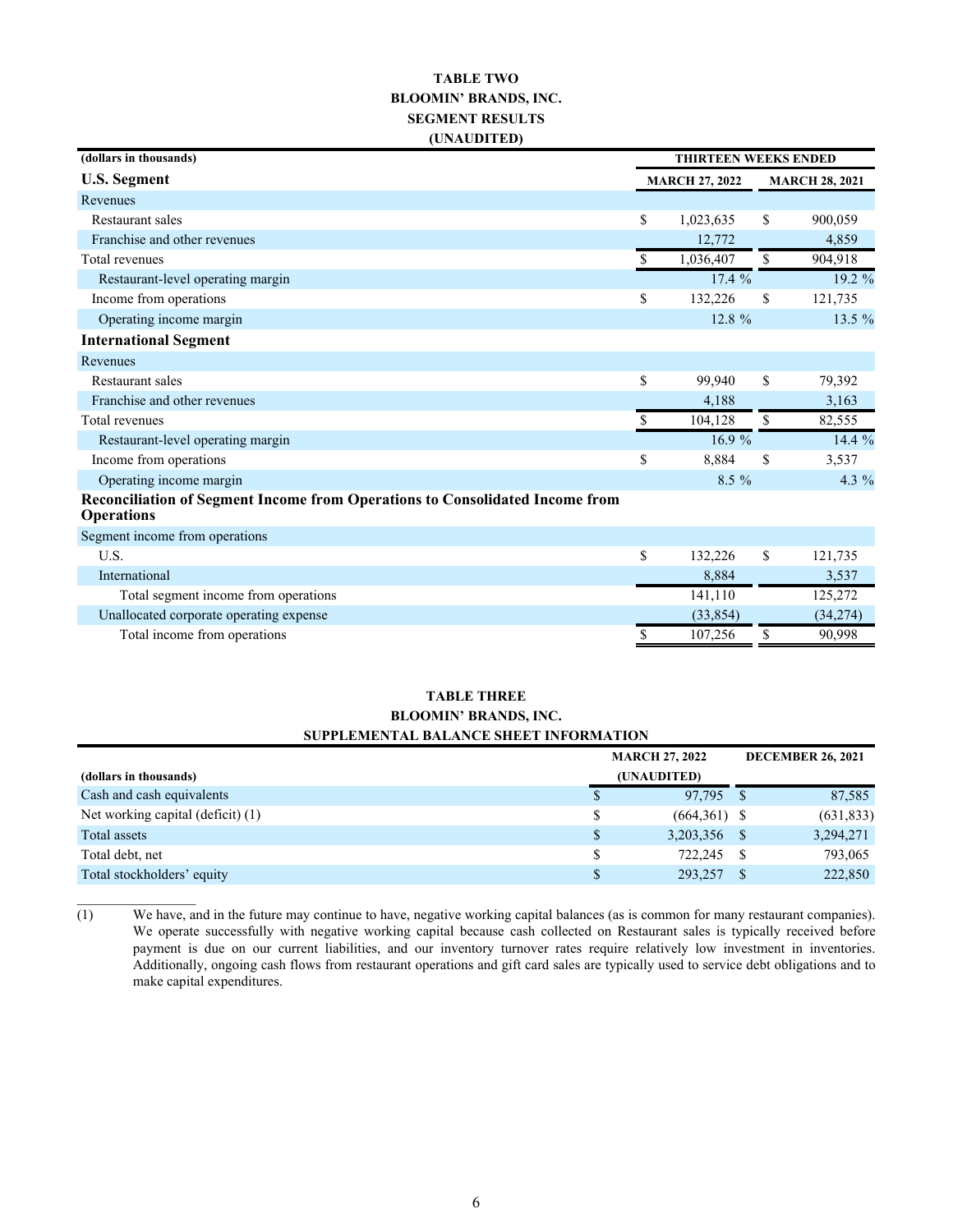#### **TABLE FOUR BLOOMIN' BRANDS, INC. RESTAURANT-LEVEL OPERATING MARGIN RECONCILIATIONS**

#### **(UNAUDITED)**

| <b>Consolidated</b>                                   | <b>THIRTEEN WEEKS ENDED</b> |                       |   |                       |
|-------------------------------------------------------|-----------------------------|-----------------------|---|-----------------------|
| (dollars in thousands)                                |                             | <b>MARCH 27, 2022</b> |   | <b>MARCH 28, 2021</b> |
| Income from operations                                | \$                          | 107,256               | S | 90,998                |
| Operating income margin                               |                             | $9.4\%$               |   | $9.2 \%$              |
| Less:                                                 |                             |                       |   |                       |
| Franchise and other revenues                          |                             | 16,960                |   | 8,022                 |
| Plus:                                                 |                             |                       |   |                       |
| Depreciation and amortization                         |                             | 41,775                |   | 41,226                |
| General and administrative                            |                             | 58,674                |   | 57,248                |
| Provision for impaired assets and restaurant closings |                             | 1,839                 |   | 2,200                 |
| Restaurant-level operating income                     |                             | 192,584               |   | 183,650               |
| Restaurant-level operating margin                     |                             | 17.1%                 |   | 18.8%                 |

| U.S.                                                  | <b>THIRTEEN WEEKS ENDED</b> |   |                       |  |
|-------------------------------------------------------|-----------------------------|---|-----------------------|--|
| (dollars in thousands)                                | <b>MARCH 27, 2022</b>       |   | <b>MARCH 28, 2021</b> |  |
| Income from operations                                | 132.226                     | S | 121,735               |  |
| Operating income margin                               | $12.8 \%$                   |   | $13.5 \%$             |  |
| Less:                                                 |                             |   |                       |  |
| Franchise and other revenues                          | 12,772                      |   | 4,859                 |  |
| Plus:                                                 |                             |   |                       |  |
| Depreciation and amortization                         | 34,758                      |   | 33,645                |  |
| General and administrative                            | 23,445                      |   | 21,092                |  |
| Provision for impaired assets and restaurant closings | 58                          |   | 1,463                 |  |
| Restaurant-level operating income                     | 177,715                     |   | 173,076               |  |
| Restaurant-level operating margin                     | 17.4%                       |   | $19.2 \%$             |  |

| <i>International</i>                                  | <b>THIRTEEN WEEKS ENDED</b> |   |                       |  |
|-------------------------------------------------------|-----------------------------|---|-----------------------|--|
| (dollars in thousands)                                | <b>MARCH 27, 2022</b>       |   | <b>MARCH 28, 2021</b> |  |
| Income from operations                                | \$<br>8,884                 |   | 3,537                 |  |
| Operating income margin                               | $8.5\%$                     |   | 4.3 $%$               |  |
| Less:                                                 |                             |   |                       |  |
| Franchise and other revenues                          | 4,188                       |   | 3,163                 |  |
| Plus:                                                 |                             |   |                       |  |
| Depreciation and amortization                         | 5,536                       |   | 5,720                 |  |
| General and administrative                            | 4,928                       |   | 4,605                 |  |
| Provision for impaired assets and restaurant closings | 1,775                       |   | 707                   |  |
| Restaurant-level operating income                     | 16,935                      | S | 11,406                |  |
| Restaurant-level operating margin                     | 16.9%                       |   | 14.4%                 |  |

The following categories of our revenue and operating expenses are not included in restaurant-level operating margin because we do not consider them reflective of operating performance at the restaurant-level within a period:

- (1) Franchise and other revenues, which are earned primarily from franchise royalties and other non-food and beverage revenue streams, such as rental and sublease income.
- (2) Depreciation and amortization which, although substantially all of which is related to restaurant-level assets, represent historical sunk costs rather than cash outlays for the restaurants.
- (3) General and administrative expense which includes primarily non-restaurant-level costs associated with support of the restaurants and other activities at our corporate offices.
- (4) Asset impairment charges and restaurant closing costs which are not reflective of ongoing restaurant performance in a period.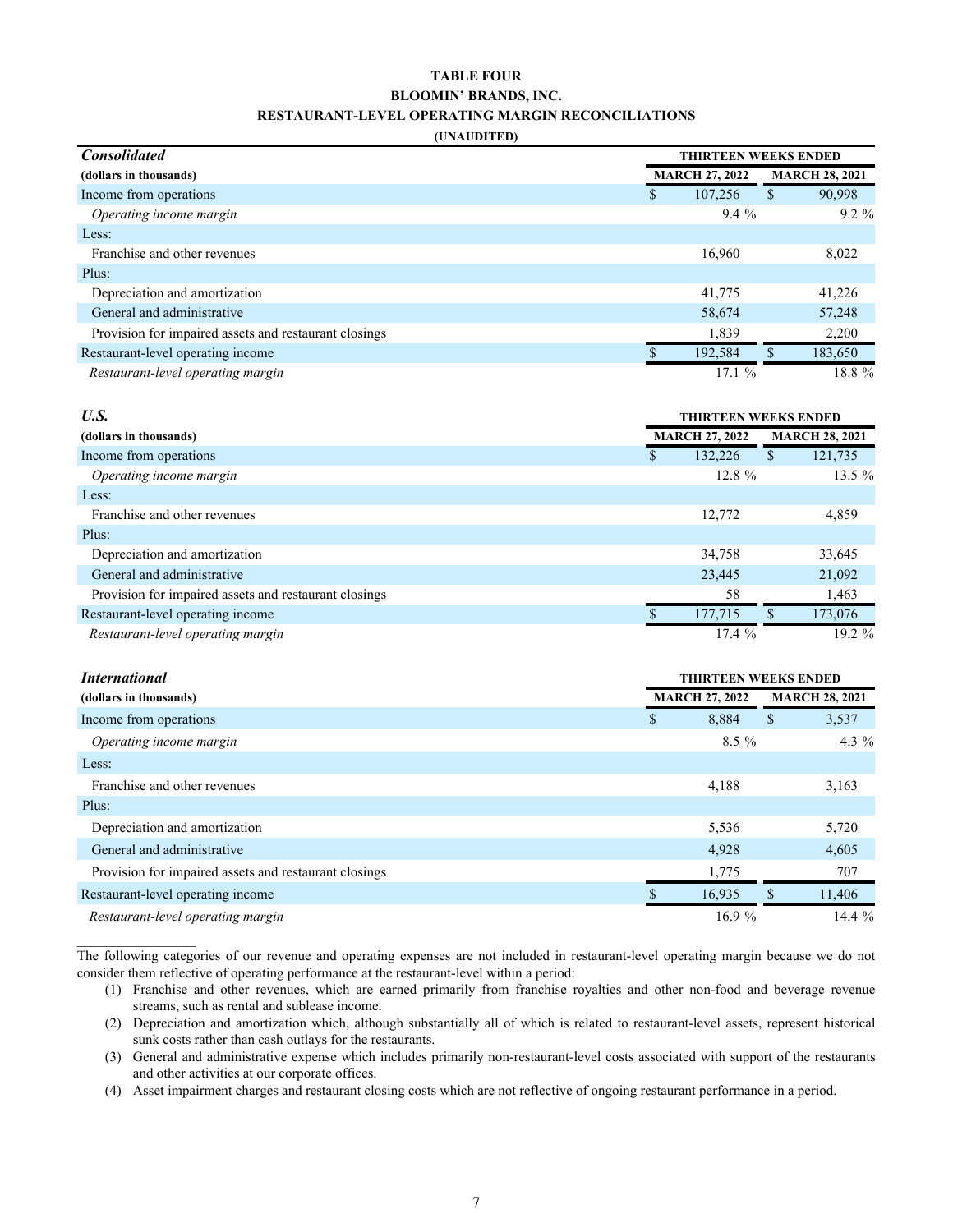#### **TABLE FIVE BLOOMIN' BRANDS, INC. RESTAURANT-LEVEL OPERATING MARGIN RECONCILIATIONS**

#### **(UNAUDITED)**

|                                               |                       | <b>THIRTEEN WEEKS ENDED</b> |                                   |  |  |  |
|-----------------------------------------------|-----------------------|-----------------------------|-----------------------------------|--|--|--|
| Consolidated:                                 | <b>MARCH 27, 2022</b> | <b>MARCH 28, 2021</b>       | <b>FAVORABLE</b><br><b>CHANGE</b> |  |  |  |
| Restaurant sales                              | $100.0 \%$            | $100.0 \%$                  |                                   |  |  |  |
|                                               |                       |                             |                                   |  |  |  |
| Food and beverage costs                       | 32.0 $%$              | 29.8%                       | $(2.2)\%$                         |  |  |  |
| Labor and other related                       | 27.8 %                | 28.0 %                      | $0.2 \%$                          |  |  |  |
| Other restaurant operating                    | 23.1%                 | 23.4 %                      | $0.3 \%$                          |  |  |  |
|                                               |                       |                             |                                   |  |  |  |
| Restaurant-level operating margin             | 17.1%                 | 18.8 %                      | $(1.7)\%$                         |  |  |  |
|                                               |                       |                             |                                   |  |  |  |
| Segments - Restaurant-level operating margin: |                       |                             |                                   |  |  |  |
| U.S.                                          | 17.4%                 | $19.2 \%$                   | $(1.8)\%$                         |  |  |  |
| International                                 | 16.9%                 | $14.4\%$                    | $2.5\%$                           |  |  |  |

#### **TABLE SIX BLOOMIN' BRANDS, INC.**

# **NET INCOME AND DILUTED EARNINGS PER SHARE NON-GAAP RECONCILIATIONS**

**(UNAUDITED)**

|                                                                                  | <b>THIRTEEN WEEKS ENDED</b>                    |         |   |         |
|----------------------------------------------------------------------------------|------------------------------------------------|---------|---|---------|
| (in thousands, except per share data)                                            | <b>MARCH 27, 2022</b><br><b>MARCH 28, 2021</b> |         |   |         |
| Diluted net income attributable to Bloomin' Brands                               | S                                              | 75.511  | S | 70,243  |
| Convertible senior notes if-converted method interest adjustment, net of tax (1) |                                                |         |   | 1,381   |
| Net income attributable to Bloomin' Brands                                       |                                                | 75,511  |   | 68,862  |
|                                                                                  |                                                |         |   |         |
| Diluted earnings per share                                                       |                                                | 0.73    |   | 0.63    |
| Adjusted diluted earnings per share (2)                                          |                                                | 0.80    |   | 0.72    |
|                                                                                  |                                                |         |   |         |
| Diluted weighted average common shares outstanding                               |                                                | 103.454 |   | 110,641 |
| Adjusted diluted weighted average common shares outstanding (2)                  |                                                | 94,722  |   | 95,448  |

(1) Adjustment for interest expense related to our convertible senior notes (the "2025 Notes") weighted for the portion of the period prior to our election under the 2025 Notes indenture to settle the principal portion of the 2025 Notes in cash.

 $\mathcal{L}_\text{max}$ 

<sup>(2)</sup> For the thirteen weeks ended March 27, 2022 and March 28, 2021, adjusted diluted weighted average common shares outstanding was calculated excluding the dilutive effect of 8,732 and 9,653 shares, respectively, to be issued upon conversion of the 2025 Notes to satisfy the amount in excess of the principal since our convertible note hedge offsets the dilutive impact of the shares underlying the 2025 Notes. For the thirteen weeks ended March 28, 2021, adjusted diluted weighted average common shares outstanding was also calculated assuming our February 2021 election to settle the principal portion of the 2025 Notes in cash was in effect for the entire period.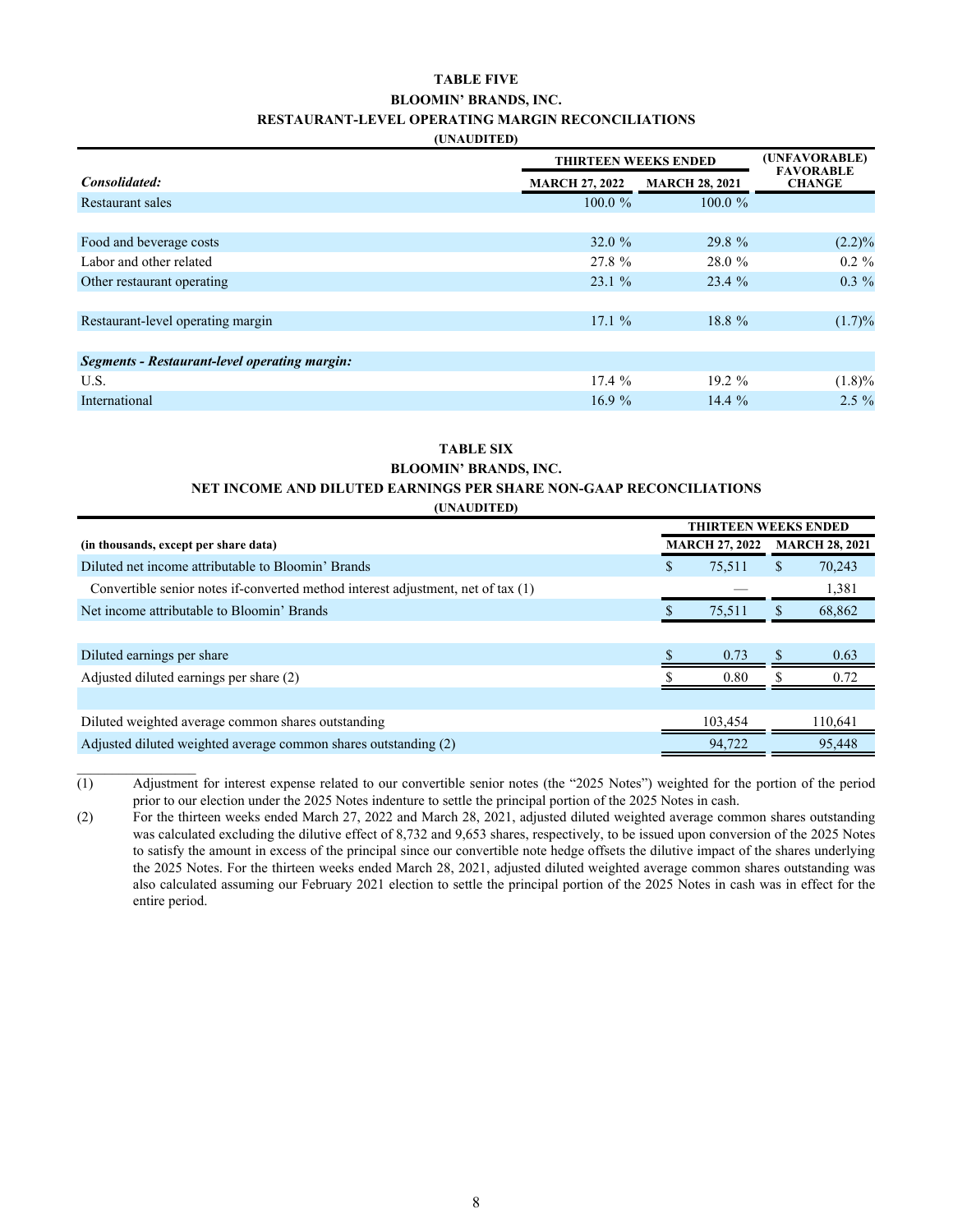#### **TABLE SEVEN BLOOMIN' BRANDS, INC. COMPARATIVE RESTAURANT AND OFF-PREMISES ONLY KITCHEN INFORMATION**

| (UNAUDITED)                           |                          |                |                          |                       |
|---------------------------------------|--------------------------|----------------|--------------------------|-----------------------|
| <b>Number of restaurants:</b>         | <b>DECEMBER 26, 2021</b> |                | <b>OPENINGS CLOSURES</b> | <b>MARCH 27, 2022</b> |
| U.S.                                  |                          |                |                          |                       |
| <b>Outback Steakhouse</b>             |                          |                |                          |                       |
| Company-owned                         | 564                      | $\mathbf{1}$   | (3)                      | 562                   |
| Franchised                            | 130                      |                |                          | 130                   |
| Total                                 | 694                      | 1              | (3)                      | 692                   |
| Carrabba's Italian Grill              |                          |                |                          |                       |
| Company-owned                         | 199                      |                |                          | 199                   |
| Franchised                            | 20                       |                |                          | 20                    |
| Total                                 | 219                      |                |                          | 219                   |
| <b>Bonefish Grill</b>                 |                          |                |                          |                       |
| Company-owned                         | 178                      |                | (3)                      | 175                   |
| Franchised                            | $\overline{7}$           |                |                          | $\overline{7}$        |
| Total                                 | 185                      |                | (3)                      | 182                   |
| Fleming's Prime Steakhouse & Wine Bar |                          |                |                          |                       |
| Company-owned                         | 64                       |                |                          | 64                    |
| Aussie Grill                          |                          |                |                          |                       |
| Company-owned                         | $\sqrt{5}$               | $\overline{2}$ |                          | $7\phantom{.0}$       |
| U.S. total                            | 1,167                    | 3              | (6)                      | 1,164                 |
| International:                        |                          |                |                          |                       |
| Company-owned                         |                          |                |                          |                       |
| Outback Steakhouse - Brazil (1)       | 122                      | $\mathbf{1}$   |                          | 123                   |
| Other $(2)$                           | 33                       |                |                          | 33                    |
| Franchised                            |                          |                |                          |                       |
| Outback Steakhouse - South Korea      | 78                       |                |                          | 78                    |
| Other $(2)$                           | 54                       |                | (2)                      | 52                    |
| International total                   | 287                      | 1              | (2)                      | 286                   |
| System-wide total                     | 1,454                    | $\overline{4}$ | (8)                      | 1,450                 |
| System-wide total - Company-owned     | 1,165                    | $\overline{4}$ | (6)                      | 1,163                 |
| System-wide total - Franchised        | 289                      |                | (2)                      | 287                   |

(1) The restaurant counts for Brazil are reported as of November 30, 2021 and February 28, 2022, respectively, to correspond with the balance sheet dates of this subsidiary.

(2) International Company-owned Other and International Franchised Other included two and three Aussie Grill locations, respectively, as of March 27, 2022.

| Number of kitchens (1):  | <b>DECEMBER 26, 2021</b> | <b>OPENINGS CLOSURES</b> | <b>MARCH 27, 2022</b> |
|--------------------------|--------------------------|--------------------------|-----------------------|
| U.S.                     |                          |                          |                       |
| Company-owned            |                          |                          |                       |
| International:           |                          |                          |                       |
| Company-owned            |                          |                          |                       |
| Franchised - South Korea | 40                       |                          | 46                    |
| System-wide total        | 44                       |                          | 49                    |

(1) Excludes virtual concepts that operate out of existing restaurants and sports venue locations.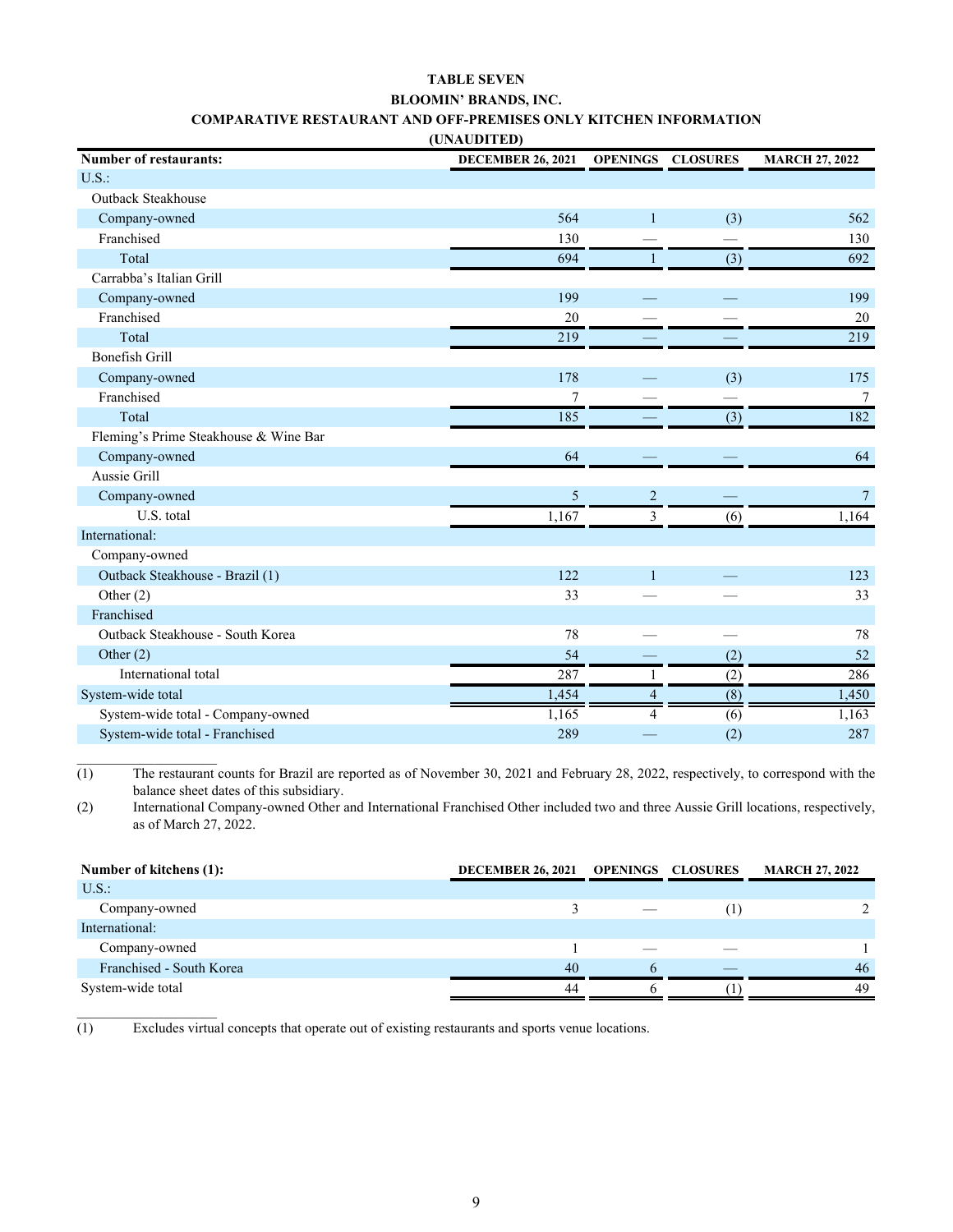#### **(UNAUDITED) TABLE EIGHT BLOOMIN' BRANDS, INC. COMPARABLE RESTAURANT SALES INFORMATION**

|                                                              |                       | <b>THIRTEEN WEEKS ENDED</b> |  |  |
|--------------------------------------------------------------|-----------------------|-----------------------------|--|--|
|                                                              | <b>MARCH 27, 2022</b> | <b>MARCH 28, 2021</b>       |  |  |
| Year over year percentage change:                            |                       |                             |  |  |
| Comparable restaurant sales (stores open 18 months or more): |                       |                             |  |  |
| U.S. (1)                                                     |                       |                             |  |  |
| <b>Outback Steakhouse</b>                                    | $9.2 \%$              | 4.1 $%$                     |  |  |
| Carrabba's Italian Grill                                     | 11.5%                 | 8.9 %                       |  |  |
| Bonefish Grill                                               | $21.3\%$              | (2.9)%                      |  |  |
| Fleming's Prime Steakhouse & Wine Bar                        | 45.7 %                | $(2.3)\%$                   |  |  |
| Combined U.S.                                                | 14.0 %                | 3.3 %                       |  |  |
| International                                                |                       |                             |  |  |
| Outback Steakhouse - Brazil (2)                              | 35.9%                 | $(21.4)\%$                  |  |  |
|                                                              |                       |                             |  |  |
| Traffic:                                                     |                       |                             |  |  |
| U.S.                                                         |                       |                             |  |  |
| <b>Outback Steakhouse</b>                                    | $(1.0)\%$             | $0.9 \%$                    |  |  |
| Carrabba's Italian Grill                                     | 3.0%                  | 5.2 %                       |  |  |
| Bonefish Grill                                               | 7.8 %                 | 2.1%                        |  |  |
| Fleming's Prime Steakhouse & Wine Bar                        | 28.8 %                | $(5.3)\%$                   |  |  |
| Combined U.S.                                                | $1.5\%$               | $1.7\%$                     |  |  |
| International                                                |                       |                             |  |  |
| Outback Steakhouse - Brazil                                  | 28.7 %                | $(14.2)\%$                  |  |  |
|                                                              |                       |                             |  |  |
| Average check per person (3):                                |                       |                             |  |  |
| U.S.                                                         |                       |                             |  |  |
| <b>Outback Steakhouse</b>                                    | $10.2 \%$             | $3.2 \%$                    |  |  |
| Carrabba's Italian Grill                                     | 8.5 %                 | 3.7%                        |  |  |
| Bonefish Grill                                               | 13.5 %                | $(5.0)\%$                   |  |  |
| Fleming's Prime Steakhouse & Wine Bar                        | 16.9%                 | 3.0%                        |  |  |
| Combined U.S.                                                | 12.5 %                | $1.6\%$                     |  |  |
| International                                                |                       |                             |  |  |
| Outback Steakhouse - Brazil                                  | 7.6 %                 | (6.4)%                      |  |  |

 $\overline{(1)}$  Relocated restaurants closed more than 60 days are excluded from comparable restaurant sales until at least 18 months after reopening.

(2) Excludes the effect of fluctuations in foreign currency rates. Includes trading day impact from calendar period reporting.

(3) Average check per person includes the impact of menu pricing changes, product mix and discounts.

#### **TABLE NINE BLOOMIN' BRANDS, INC. EBITDA RECONCILIATION (UNAUDITED)**

|                                            |   | <b>THIRTEEN WEEKS ENDED</b> |  |
|--------------------------------------------|---|-----------------------------|--|
| (dollars in thousands)                     |   | <b>MARCH 27, 2022</b>       |  |
| Net income attributable to Bloomin' Brands | S | 75,511                      |  |
| Provision for income taxes                 |   | 15,929                      |  |
| Interest expense, net                      |   | 13,633                      |  |
| Depreciation and amortization              |   | 41,775                      |  |
| <b>EBITDA</b>                              |   | 146,848                     |  |